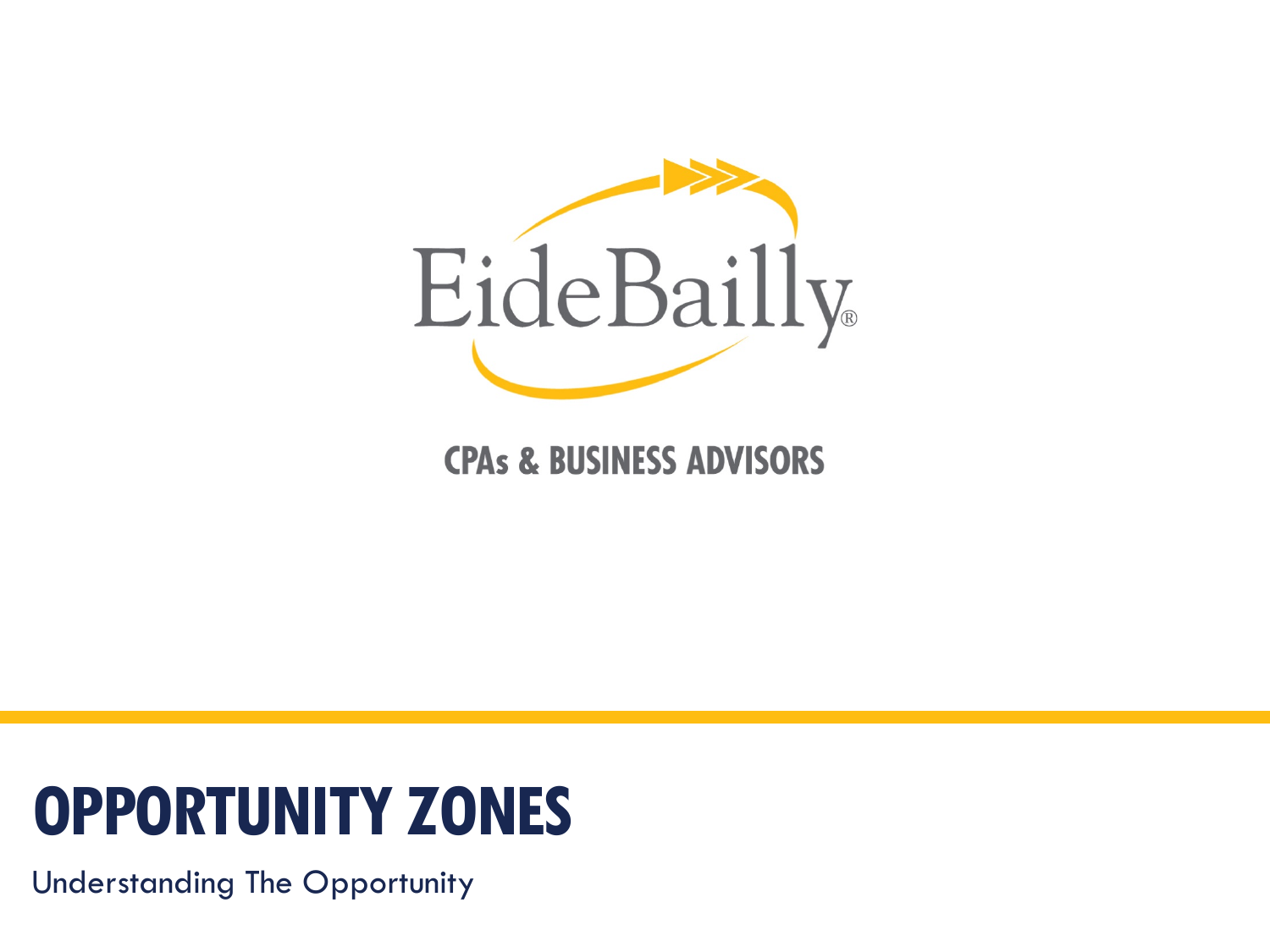### **DISCLAIMER**

These materials, and the accompanying oral presentation, are for educational purposes only and are not intended to be "written advice concerning one or more Federal tax matters" subject to the requirements of section 10.37(a)(2) of Treasury Department Circular 230.

This information is of a general nature and based on authorities that are subject to change.



**CPAs & BUSINESS ADVISORS**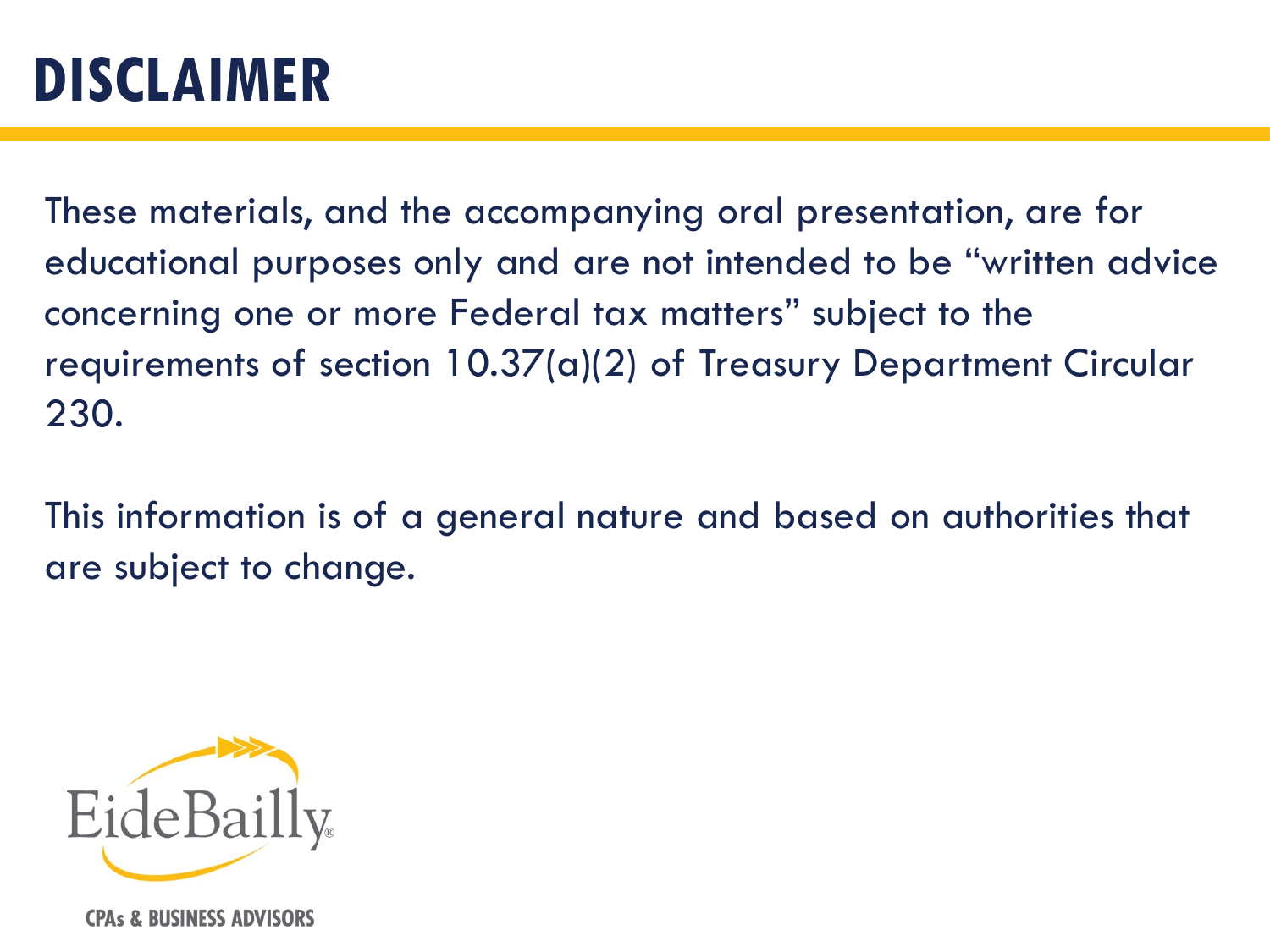#### **AGENDA**

- Quick recap of the operative provisions
- Focus on the "opportunity" even though there are some unknowns
- What do we know currently and what is happening right now
- Anticipated guidance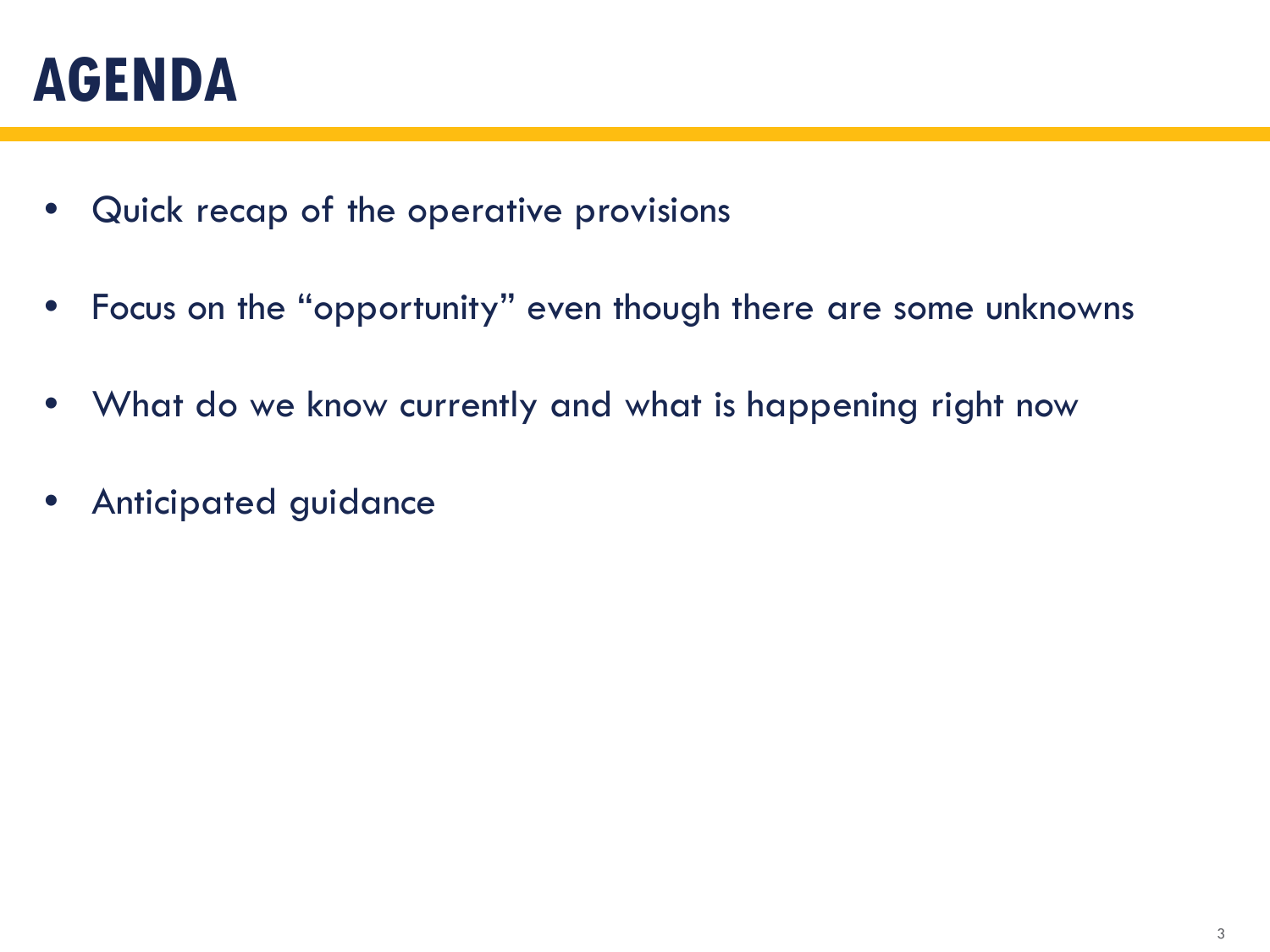#### **OPPORTUNITY ZONE MAP SPOKANE COUNTY**

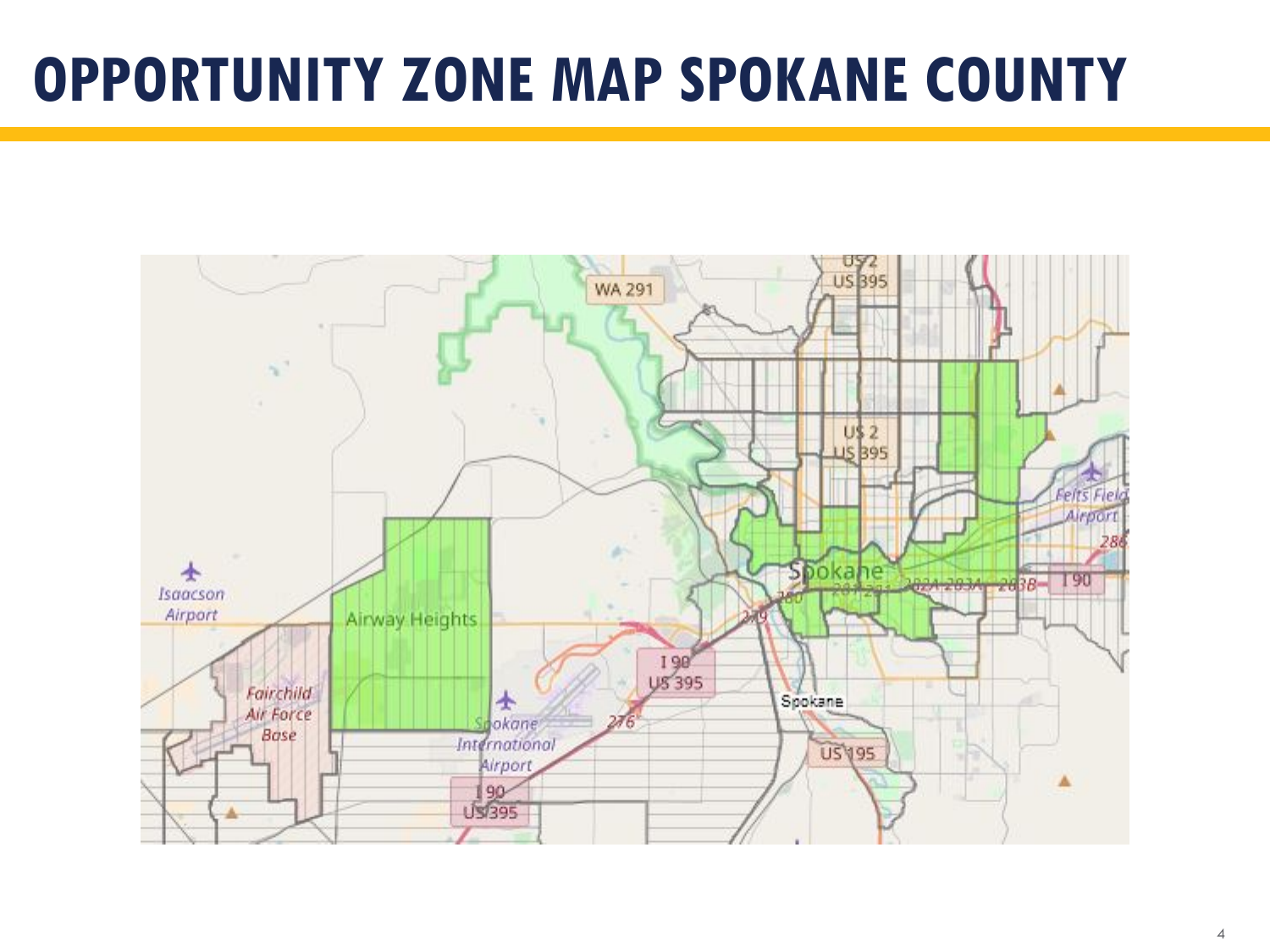### **TAX BENEFITS**

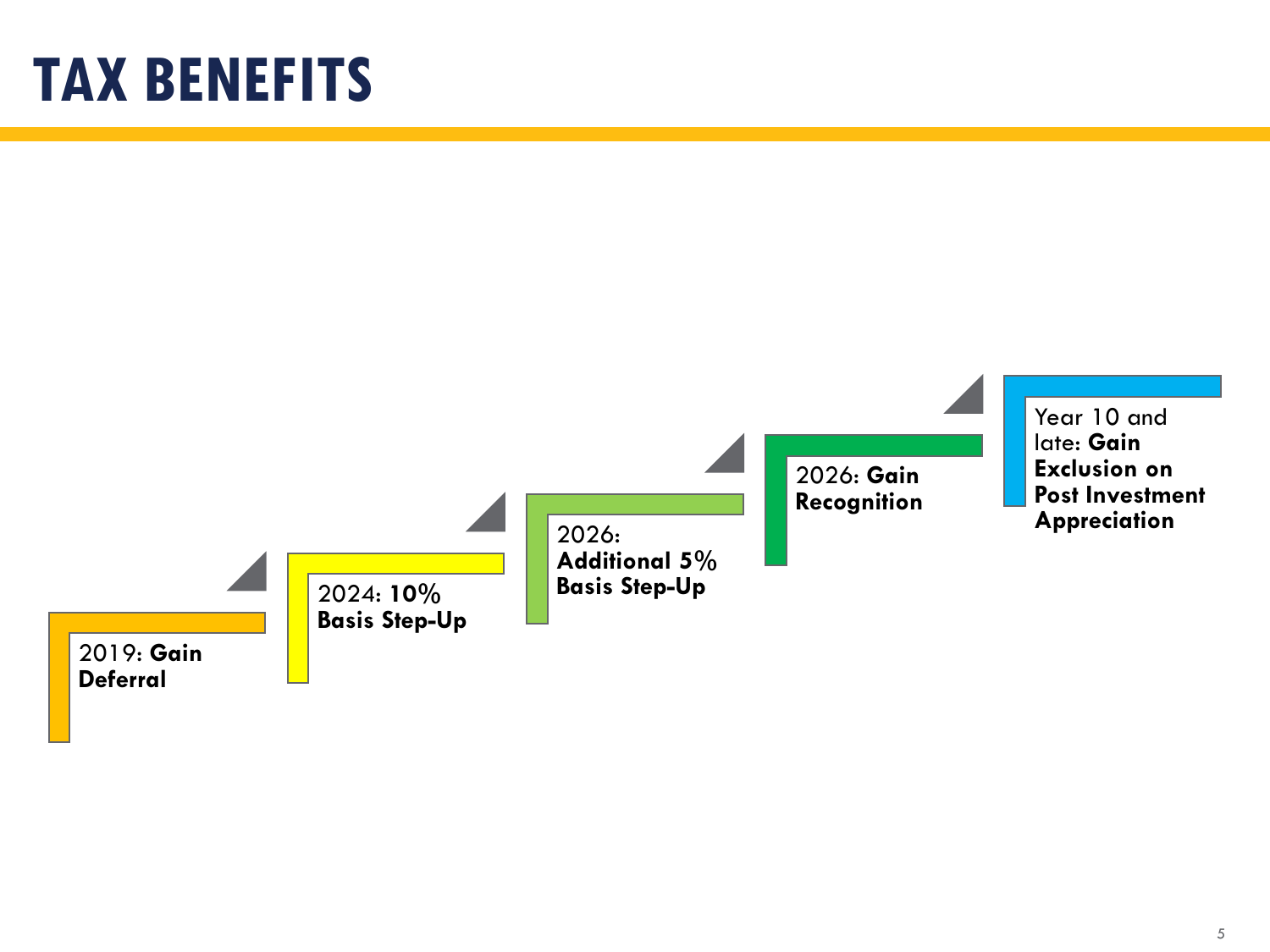## **THE OPPORTUNITY**

#### **Flexibility**

- No set structure- compare to other government incentivized investment programs like the NMTC
- Can be a state law LLC or LP or any other entity classified as a partnership or corporation for tax purposes (just need to self-certify)
- Taxpayers are free to use existing models that developers and investors are already familiar with
- No minimum or maximum amount of investment, and taxpayers are free to roll over all or a portion of their gain
- No like-kind requirement (compare to section 1031 exchanges)
- Ability to use mixed investments (non-qualified gains, leverage, etc.), but note only the qualified gain investment is eligible for the OZ tax benefits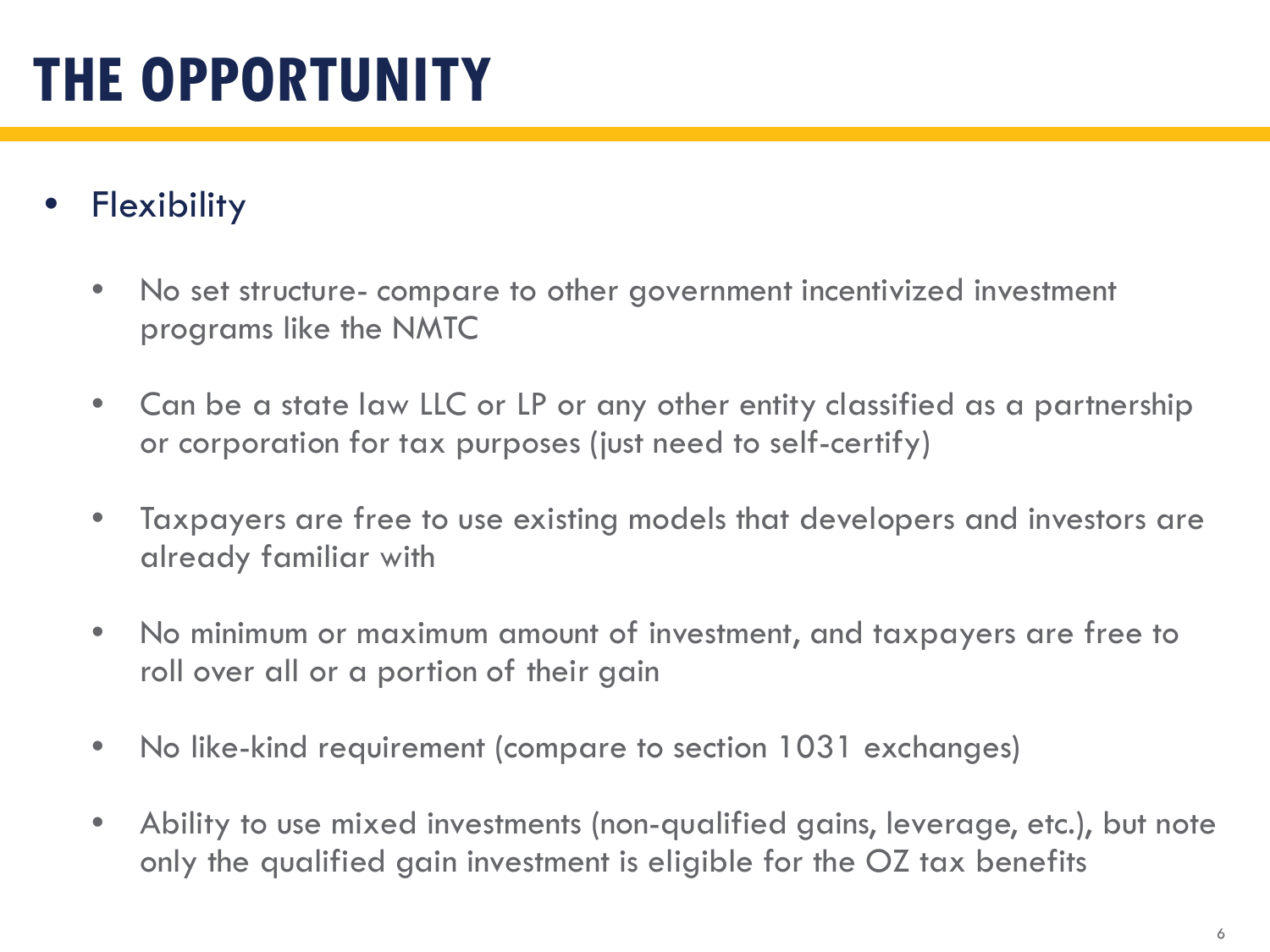## **WHAT IS WORKING RIGHT NOW**

- Real estate in all forms
	- Hotel development
	- Affordable housing
	- Many others
- Large funds sponsored by national banks
- Regional and local funds
- Not all OZ's are necessarily created equal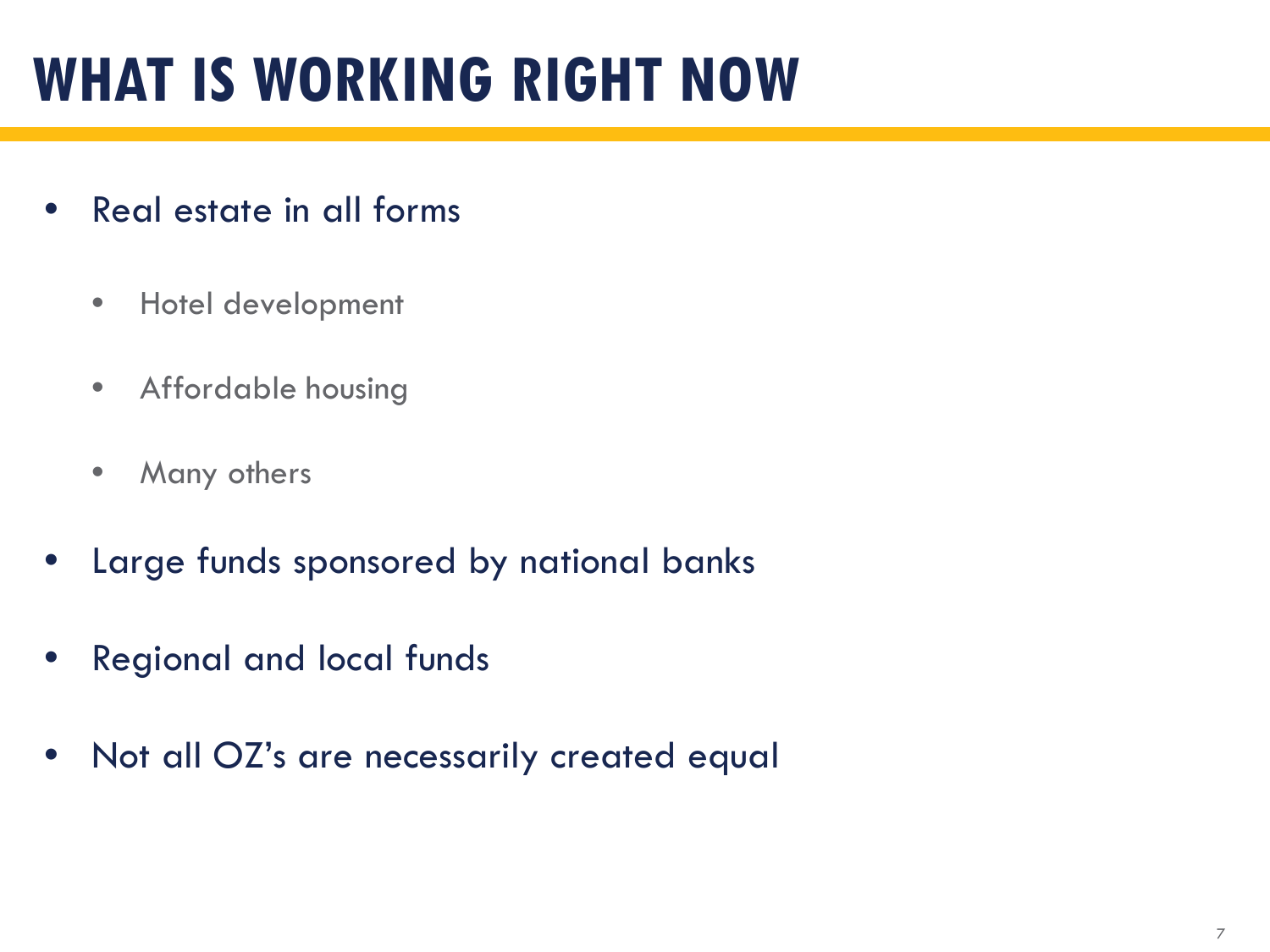## **INVESTMENT**

- Types of investment
	- QOF directly holds real estate or other business property
		- 90% requirement
		- Can either acquire land and build new, or
		- Acquire existing property and make "substantial improvements", meaning \$1 of improvement for every dollar of purchase price allocated to the building (not including land)
	- QOF invests into a business entity
		- 70% requirement- favors the two tiered structure (discussed on following slides)
		- Current 50% gross receipts requirement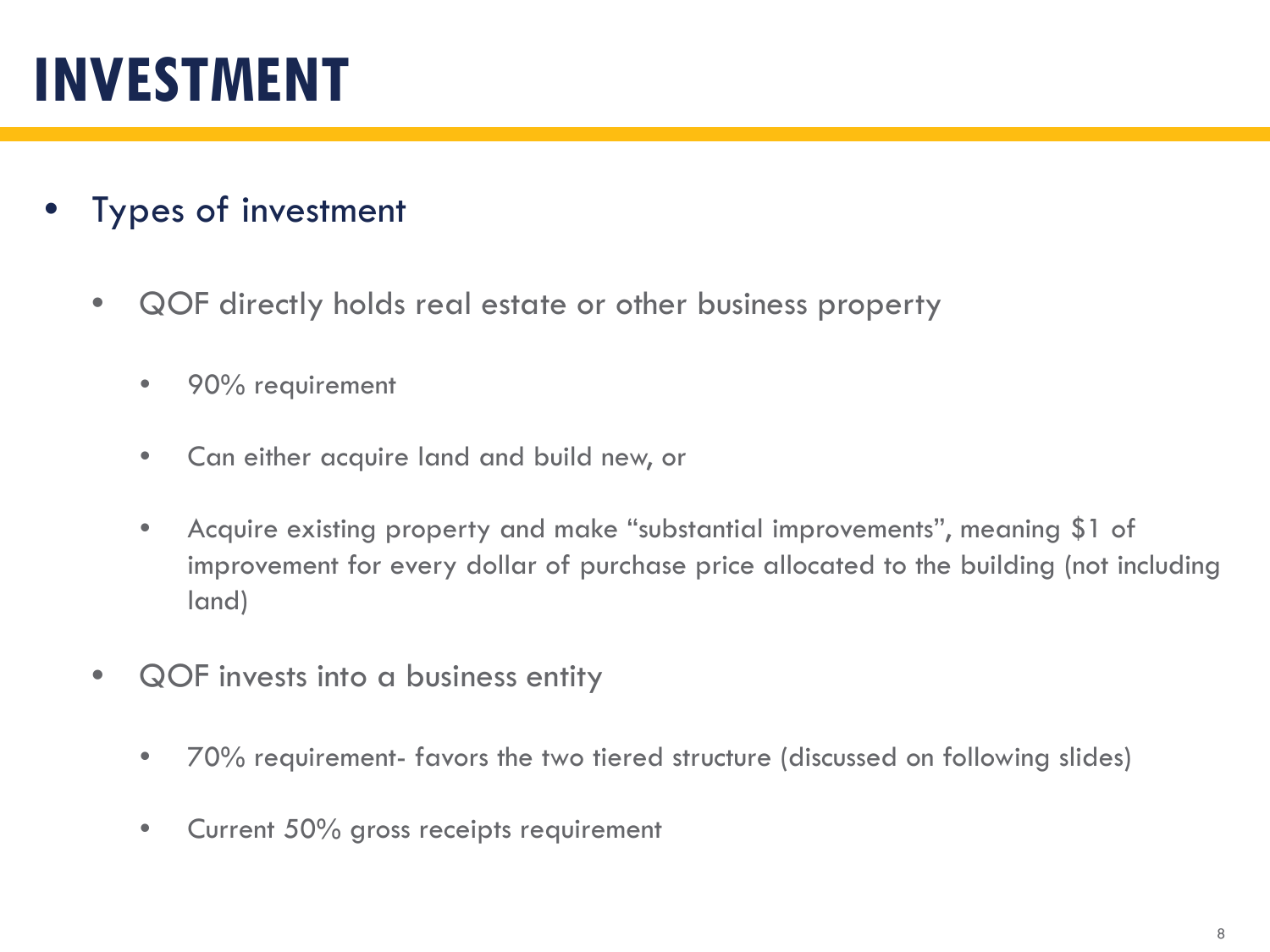### **KEY TERMS**

- QOZ property= QOZ stock, QOZ partnership interest, or QOZ business property
- $\overline{QOZ}$  stock and  $\overline{QOZ}$  partnership interest  $=$  acquired post 2017
	- During substantially all of the QOF's holding period, the corporation/partnership qualifies as a QOZ business
- QOZ business property= tangible property used in trade or business purchased from unrelated party (20 percent threshold)
	- Need original use or substantial improvement
	- During substantially all of the QOF's holding period, substantially all of the use of the property in QOZ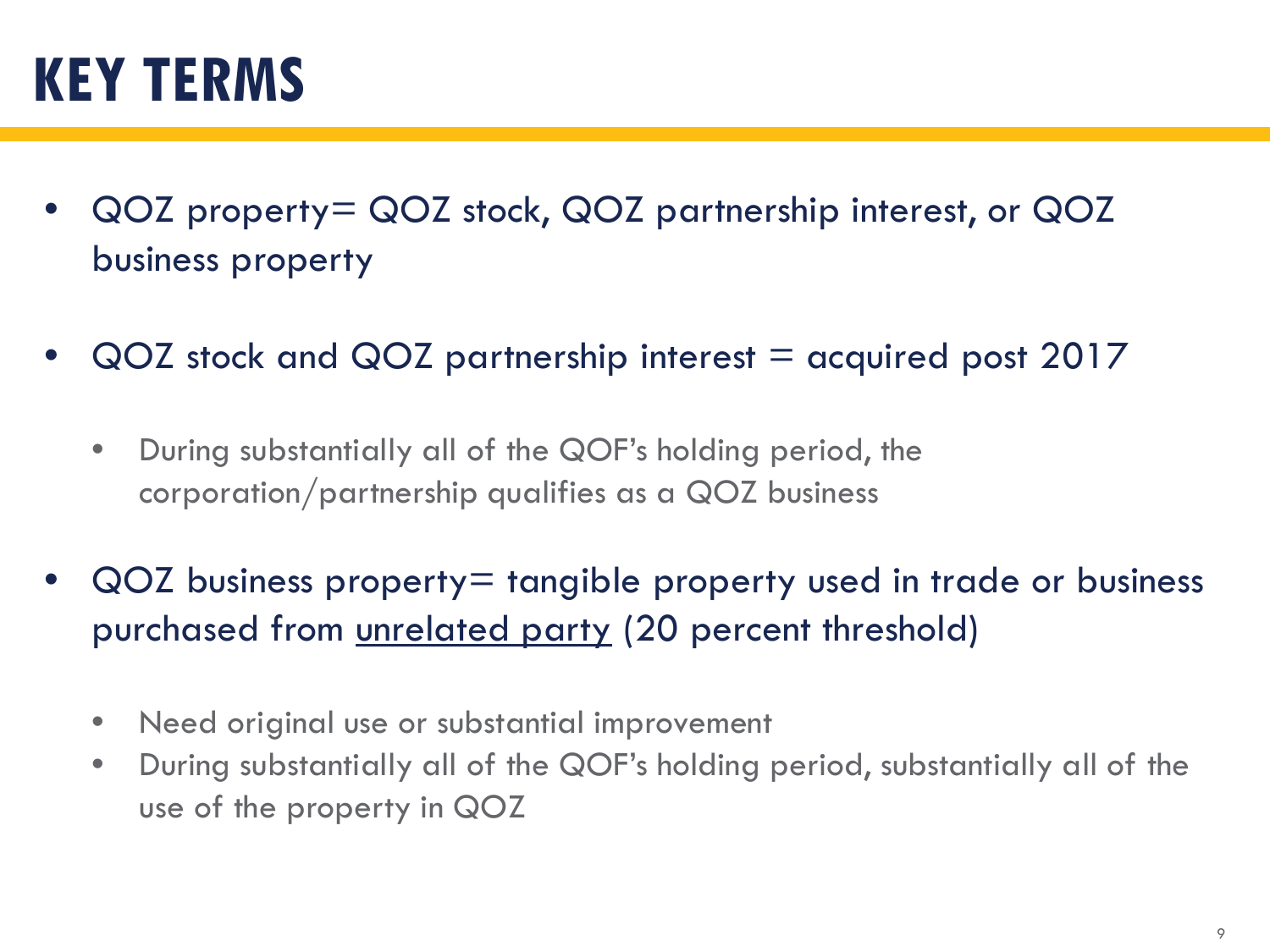### **KEY TERMS**

- QOZB
	- Substantially all (70 percent) of tangible property owned or leased by the business is QOZB property
	- 50 percent or more gross income from active conduct of business in OZ
	- Substantial portion of intangible property used in trade or business
	- Can't hold 5% or more of assets as certain financial assets
	- Not a "sin business" = golf course, country club, massage, suntan, hot tub, racetrack/gambling, store with principal purpose of selling alcohol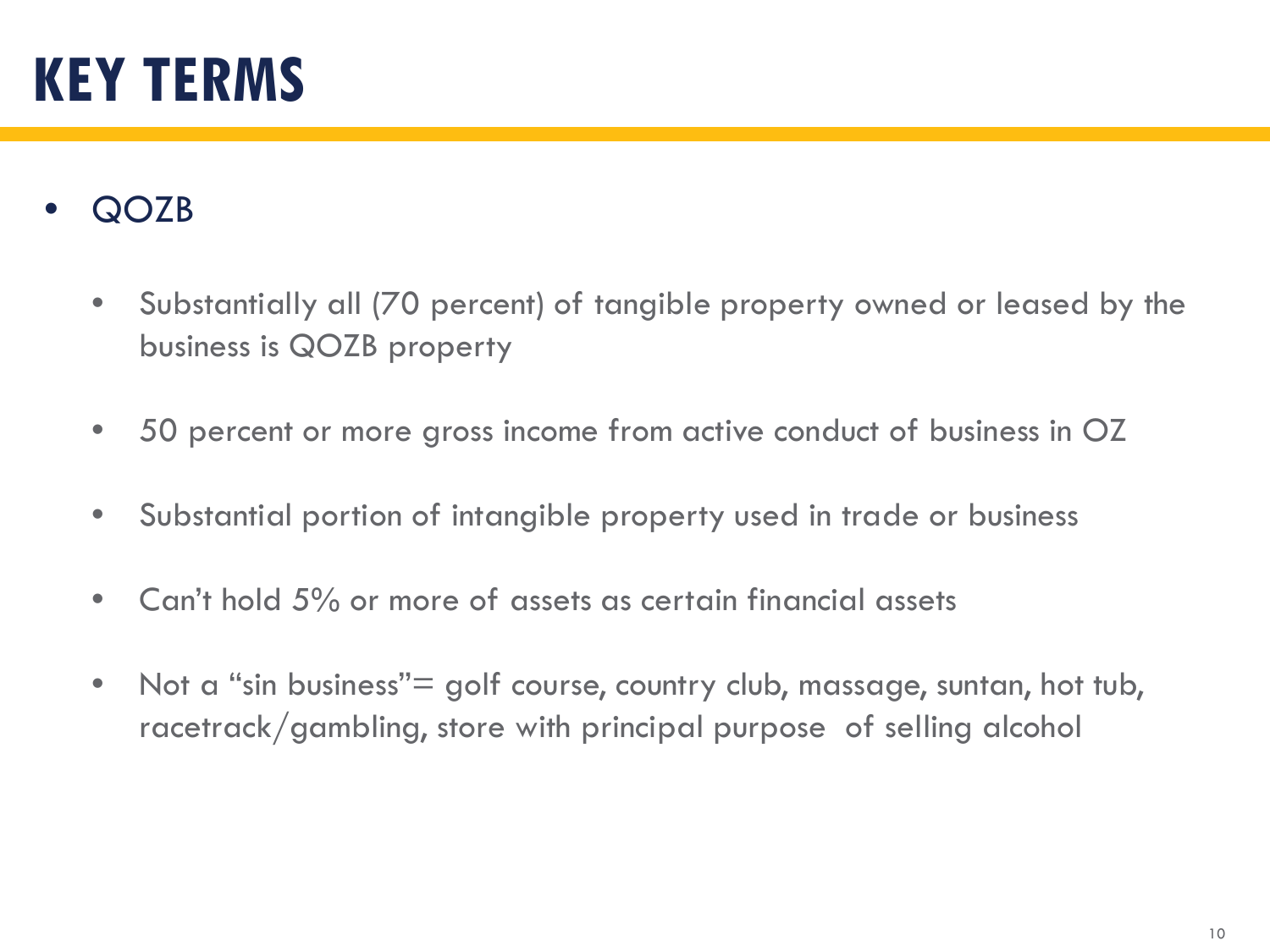### **KEY TERMS**

- Working capital safe harbor allows QOZB to treat working capital as "reasonable" for a period of up to 31 months if there is a:
	- Written plan to use capital
	- Written schedule consistent with ordinary start up of a business
	- Working capital used in a manner consistent with schedule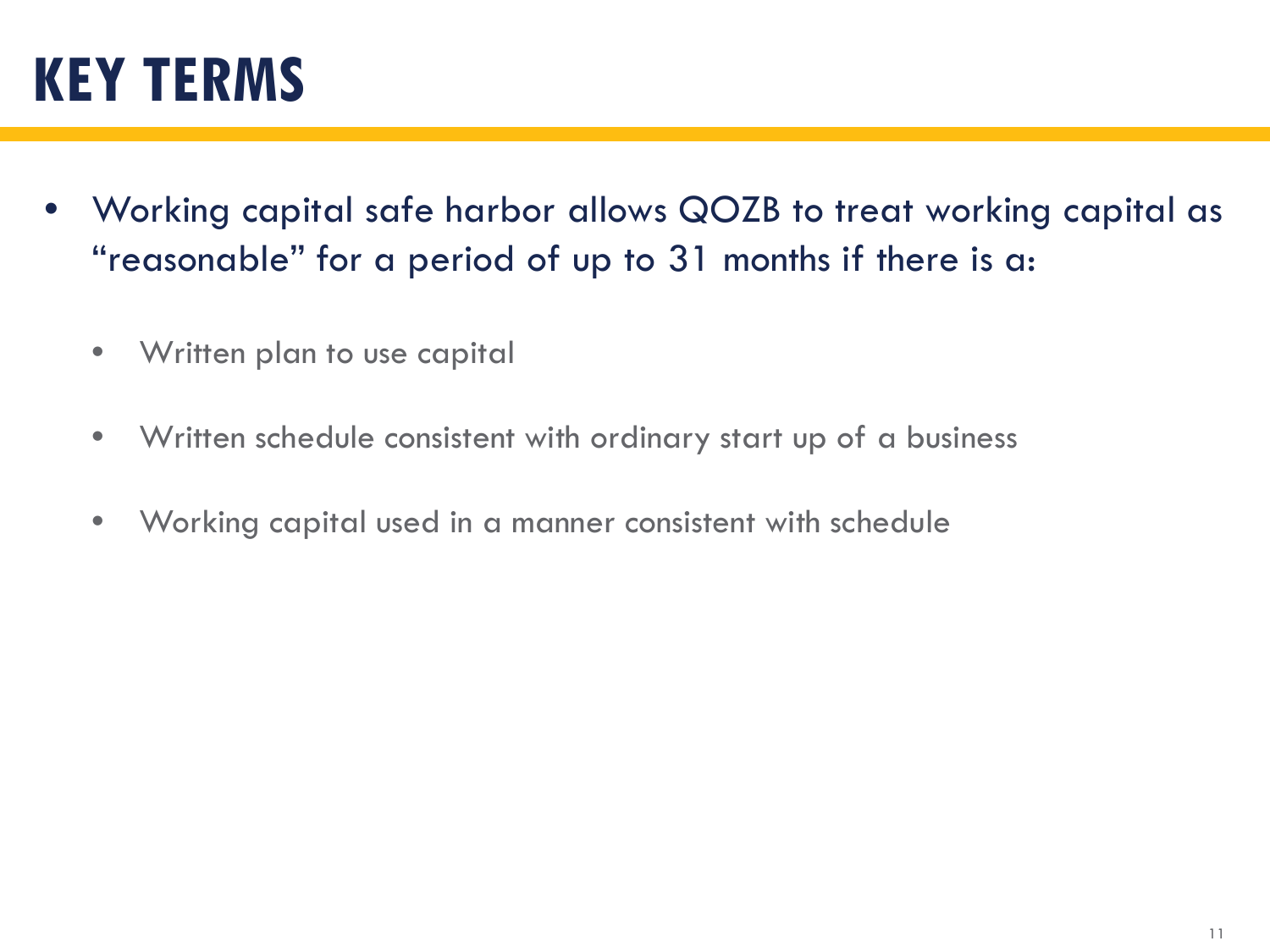## **BASIC STRUCTURES- DIRECT INVESTMENT**



- 90 percent of assets must be QOZB property
- May be hard to deploy cash within 6 months
- Led to focus on two tier structure (next slide)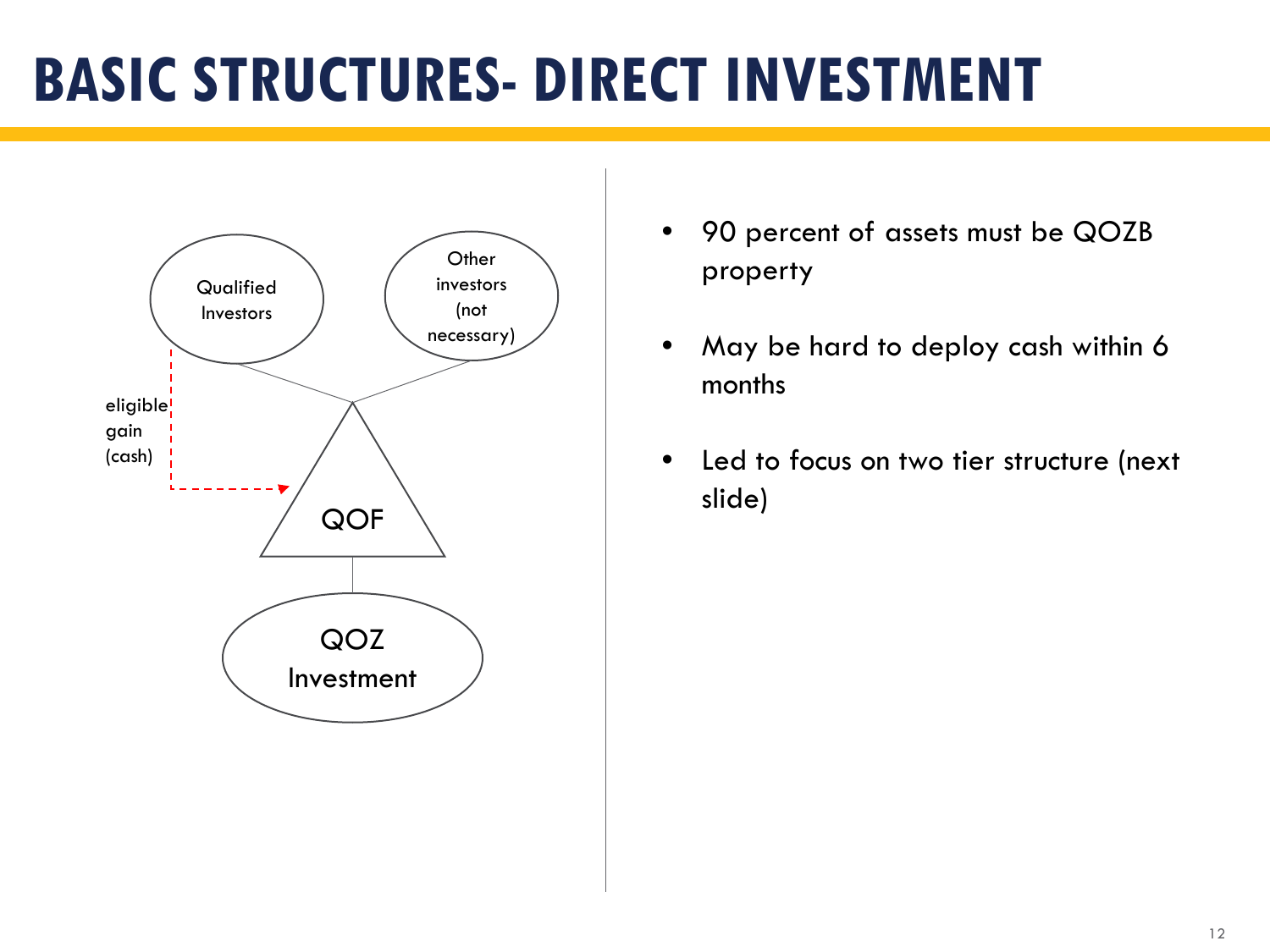## **BASIC STRUCTURES- INDIRECT INVESTMENT**



- 70 percent of tangible property owned/leased by business is QOZB property
- 50% of gross income from trade or business within OZ
- Can use working capital safe harbor
- More flexible than direct investment structure (prior slide)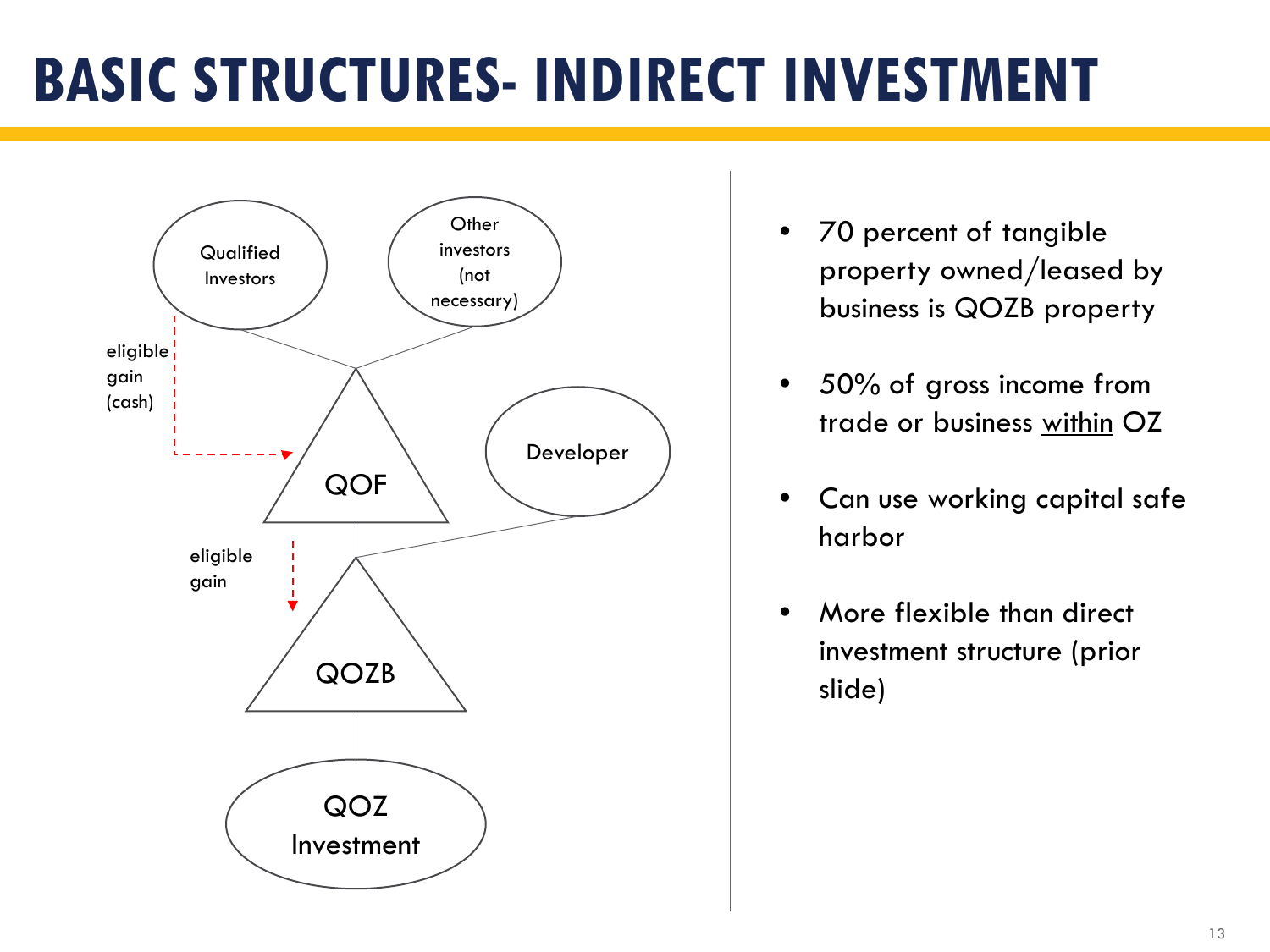## **KEY DATES AND TIMELINES**

- If sell capital asset directly, taxpayer has 180 days to reinvest the gain
- If a partnership sells the assets
	- Partnership has 180 days to roll gain over
	- If the partnership does not do so, the partner can elect to reinvest the gains within 180 days of the close of the partnership's tax year (end of June for calendar year partnerships) or within 180 days of the partnership's sale (assuming the partner has the requisite information)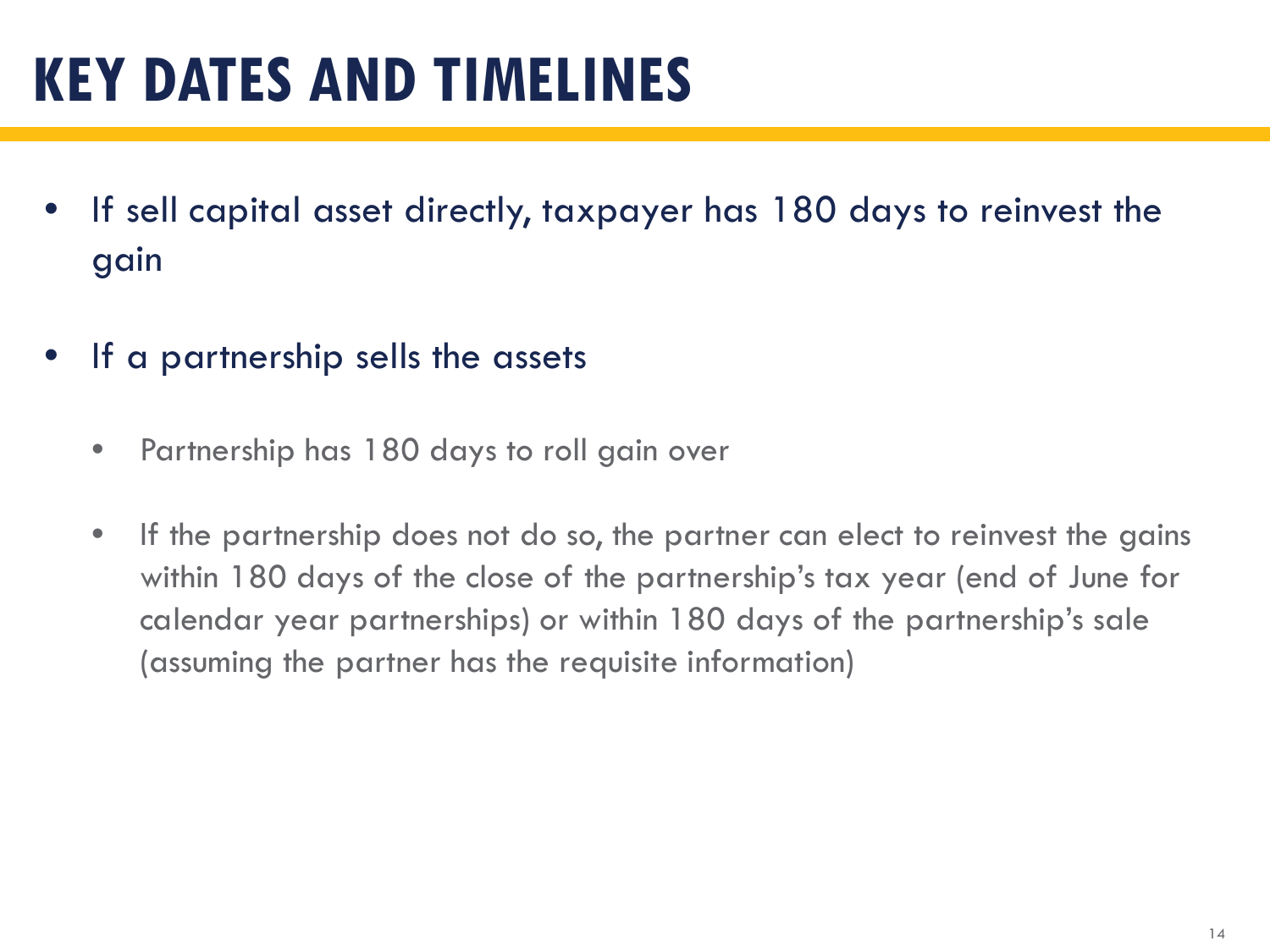## **THE USE OF DEBT**

- Debt does not create a separate investment for OZ purposes, per the proposed regulations
- Appears to favor using leverage inside a QOF rather than using leverage to purchase a fund interest

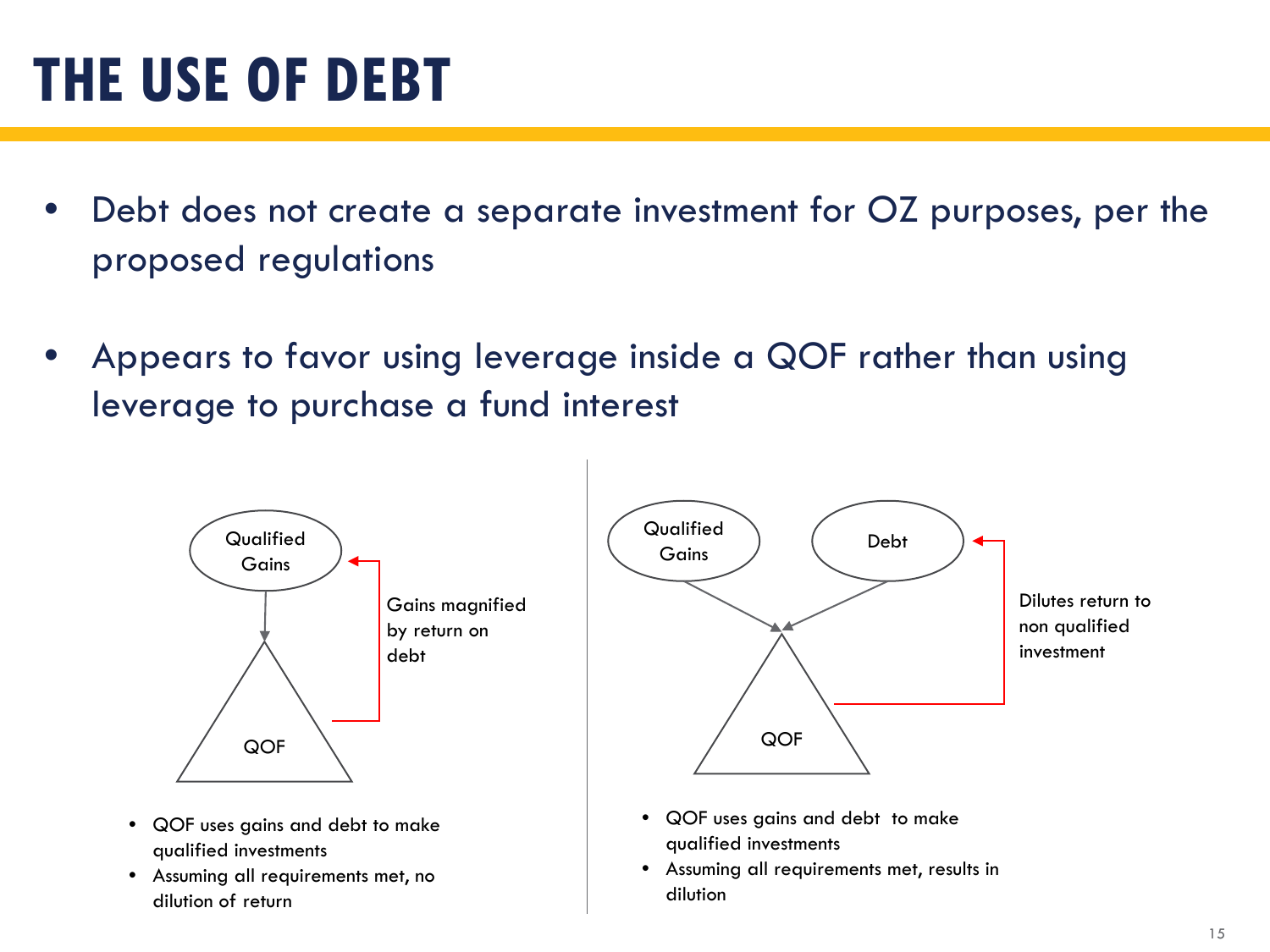## **DEPRECIATION RECAPTURE?**

- General tax principles allow for debt financed deductions but also may result in recapture at back end
- For example, partnership uses \$20 of equity and \$80 of debt to purchase \$100 of property with a 10 year depreciable life
	- Produces \$10/depreciation per year
	- Partners can include properly allocated debt into basis to absorb depreciation
	- At end of 10 years, could be depreciation recapture
- But what about QOF interest "stepped-up" to FMV at 10 year markis there a gain exclusion  $+$  no depreciation recapture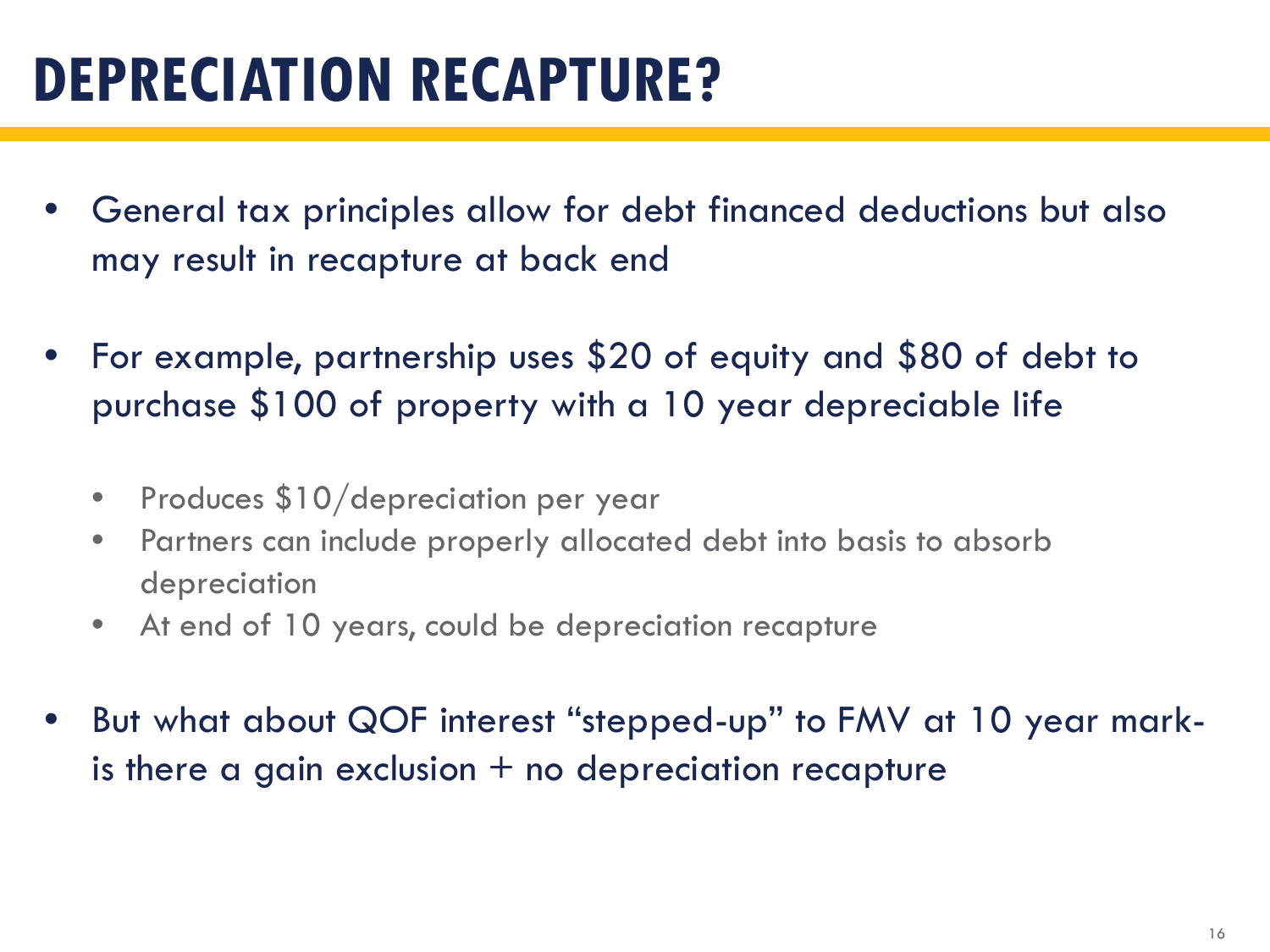## **OWNING PROPERTY/BUSINESS IN A OZ**

- Owning property and/or a business in a OZ may not provide any immediate tax benefits
- Just selling property and/or a business located in a OZ does not necessarily produce any tax benefits unless the owner decides to invest the qualifying capital gain into a QOF
- But the property and/or business may be an attractive investment for a QOF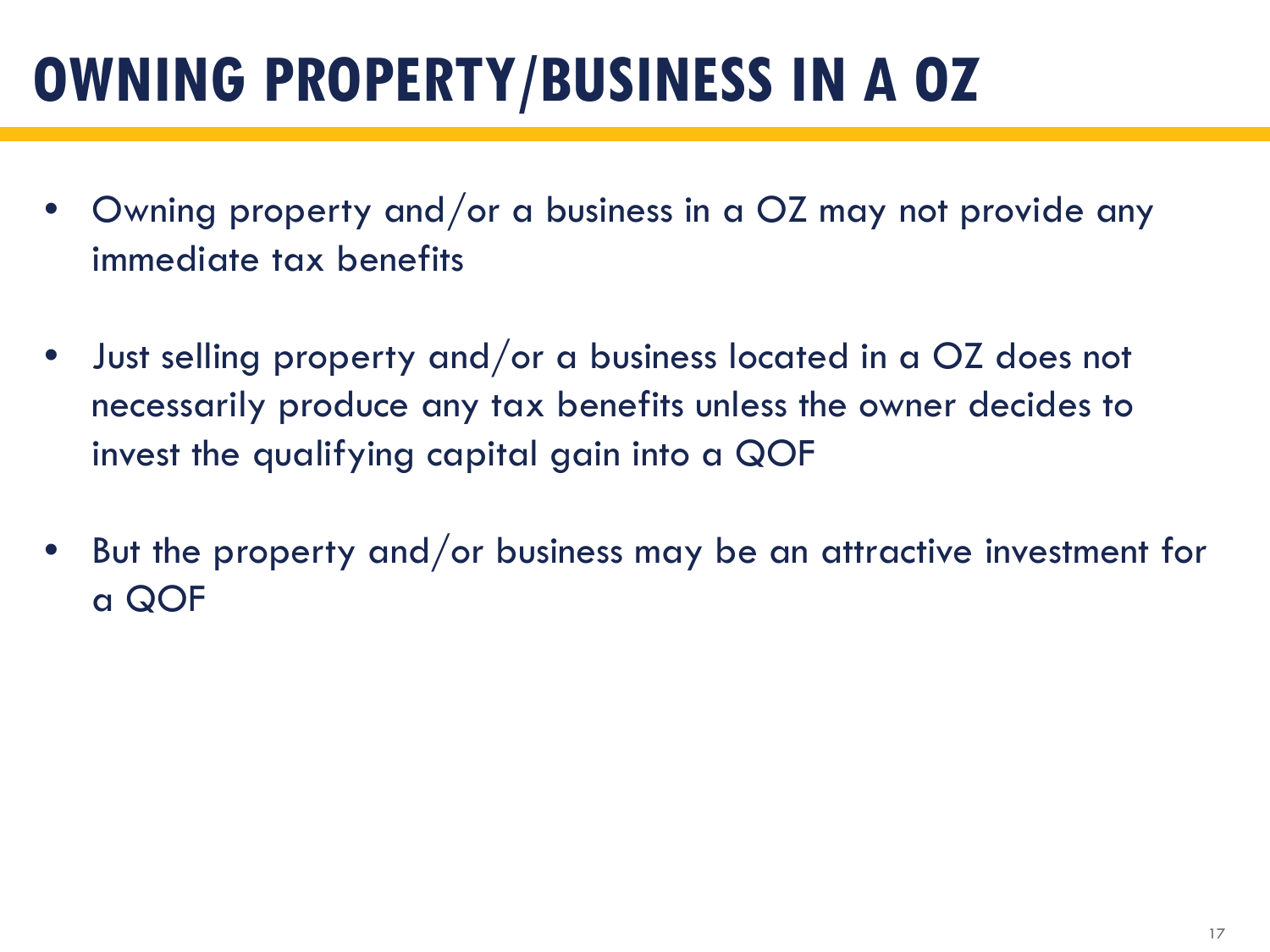## **OWNING PROPERTY/BUSINESS IN A OZ**

• Selling property to own fund and reinvest gain? Only if willing to give up control

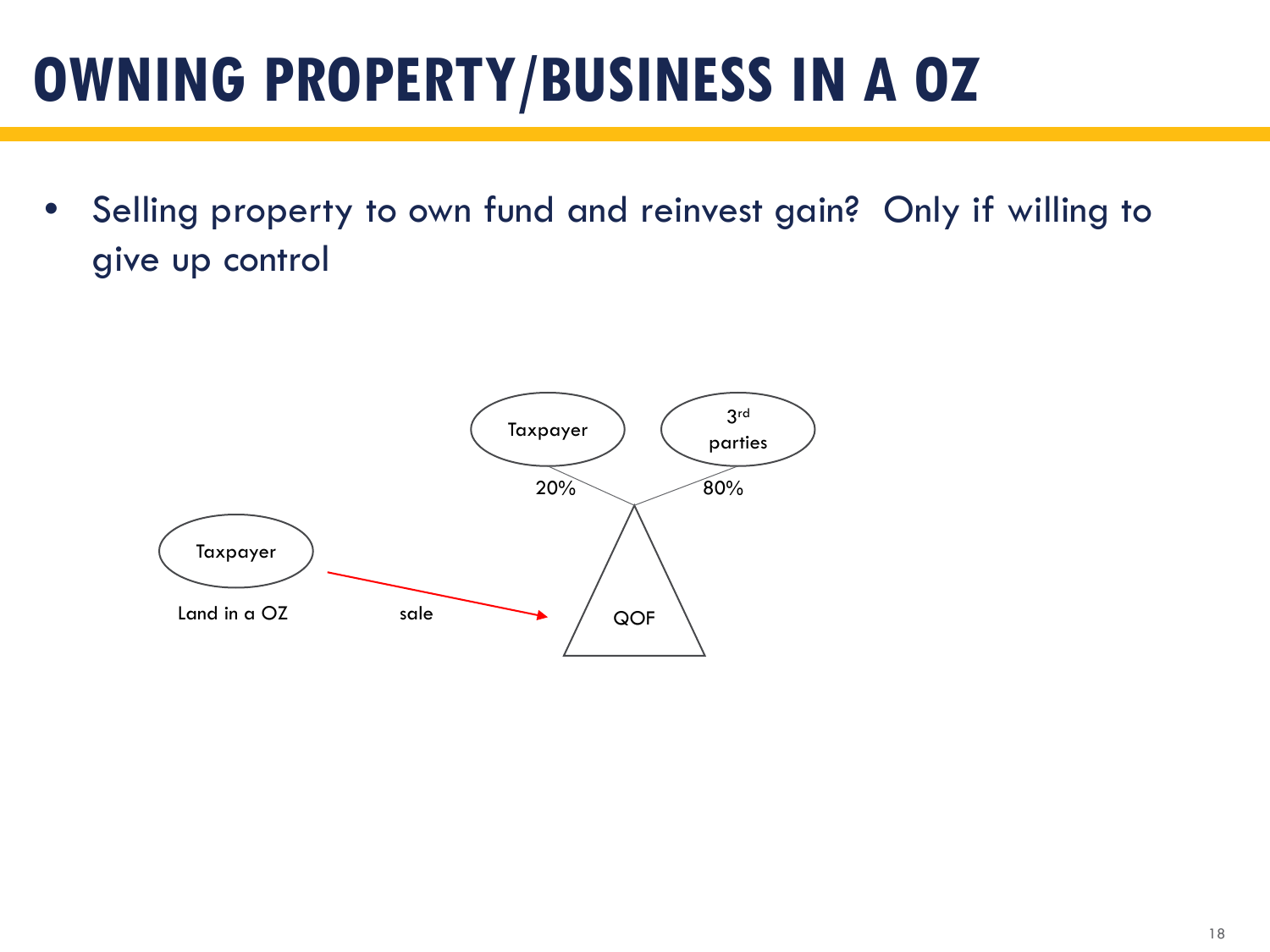## **LIQUIDITY AND EXIT CONSIDERATIONS**

- What is the source of cash for the tax payment due in 2026
- The statute and proposed regulations, as currently drafted, appear to only allow the gain exclusion on the sale of an interest in a QOF, not on an asset sale
	- What will the market be for a QOF interest in 10 years
- Possible legislative corrections and/or further IRS guidance
	- Allowing a step up to the basis of QOF assets
	- Perhaps allow for redemptions from a QOF- is a redemption the same as a sale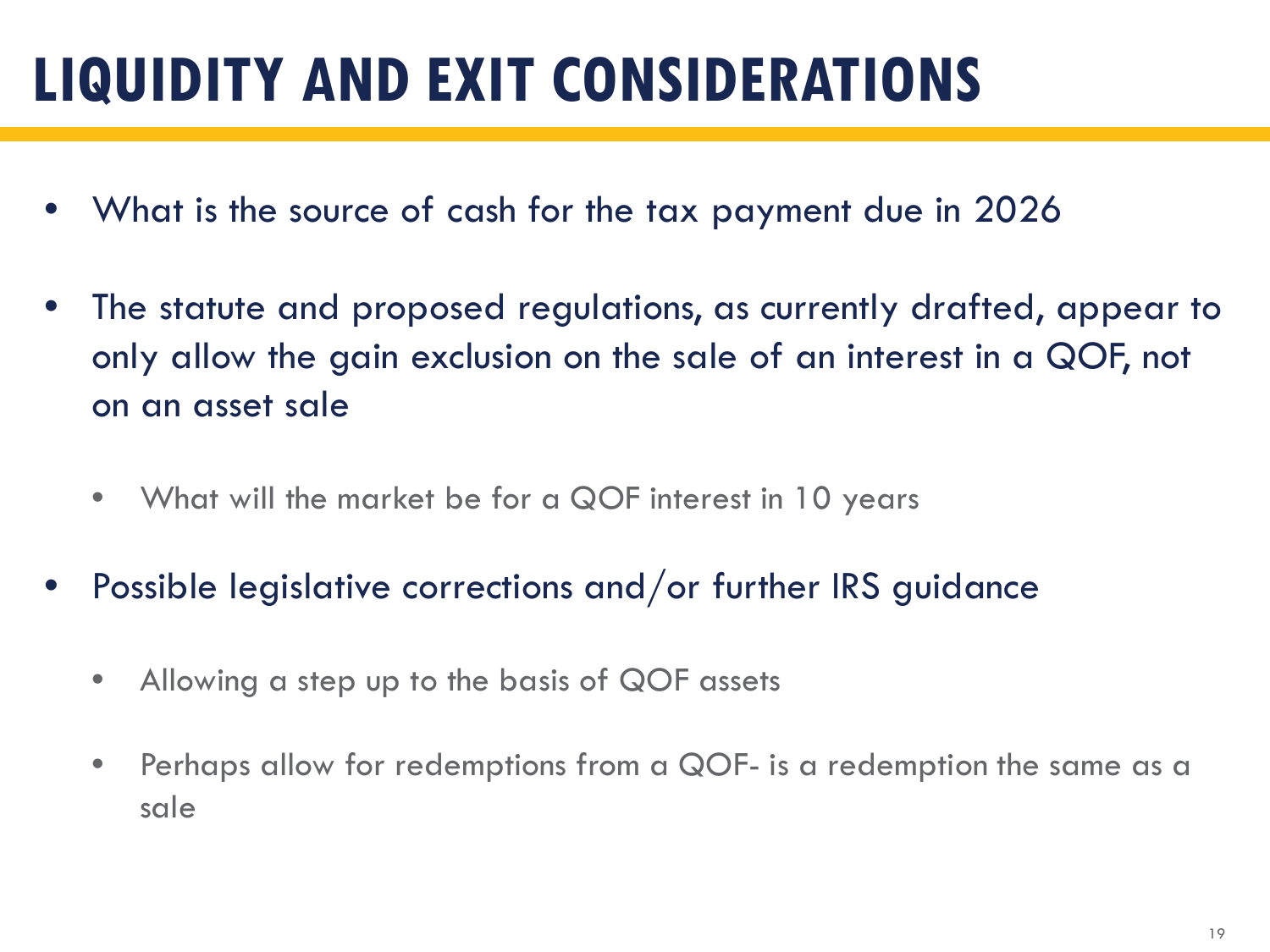- Individual
	- Form 8949- gain deferral election
- QOF self certifies with Form 8996
	- Testing dates on last day of the first 6 month period of the tax year and on the last day of the tax year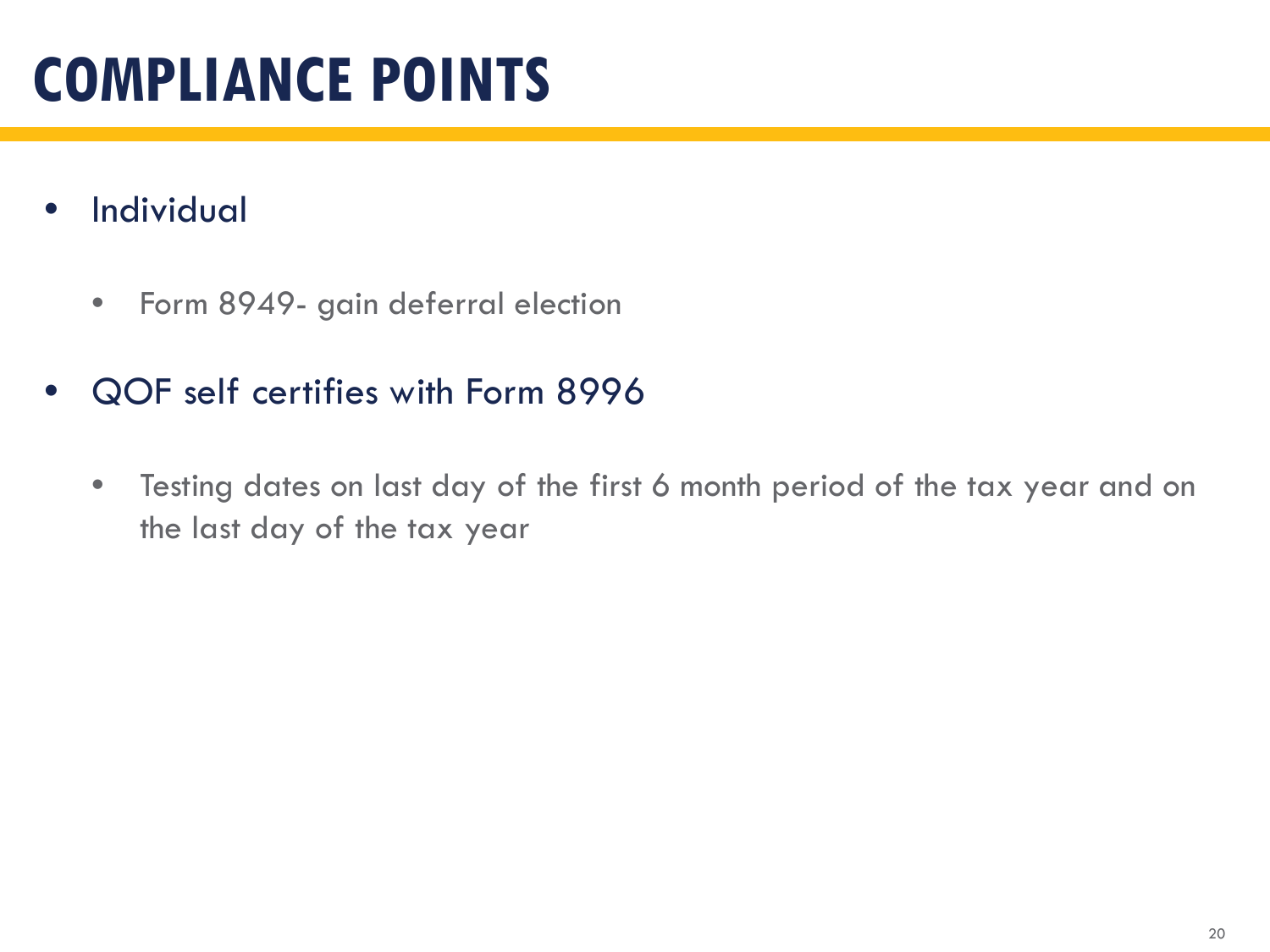## **STATE AND LOCAL GOVERNMENTS**

Unclear what state and local governments may do to enhance the program, particularly in states with no income tax

#### Possible Approaches

#### • Tax incentives

- Property tax abatements
- Sales and use tax exemptions or refunds

#### • Non-tax incentives

- Grants  $-$  cash  $/$  property
- Discounts utilities and other costs
- Other assistance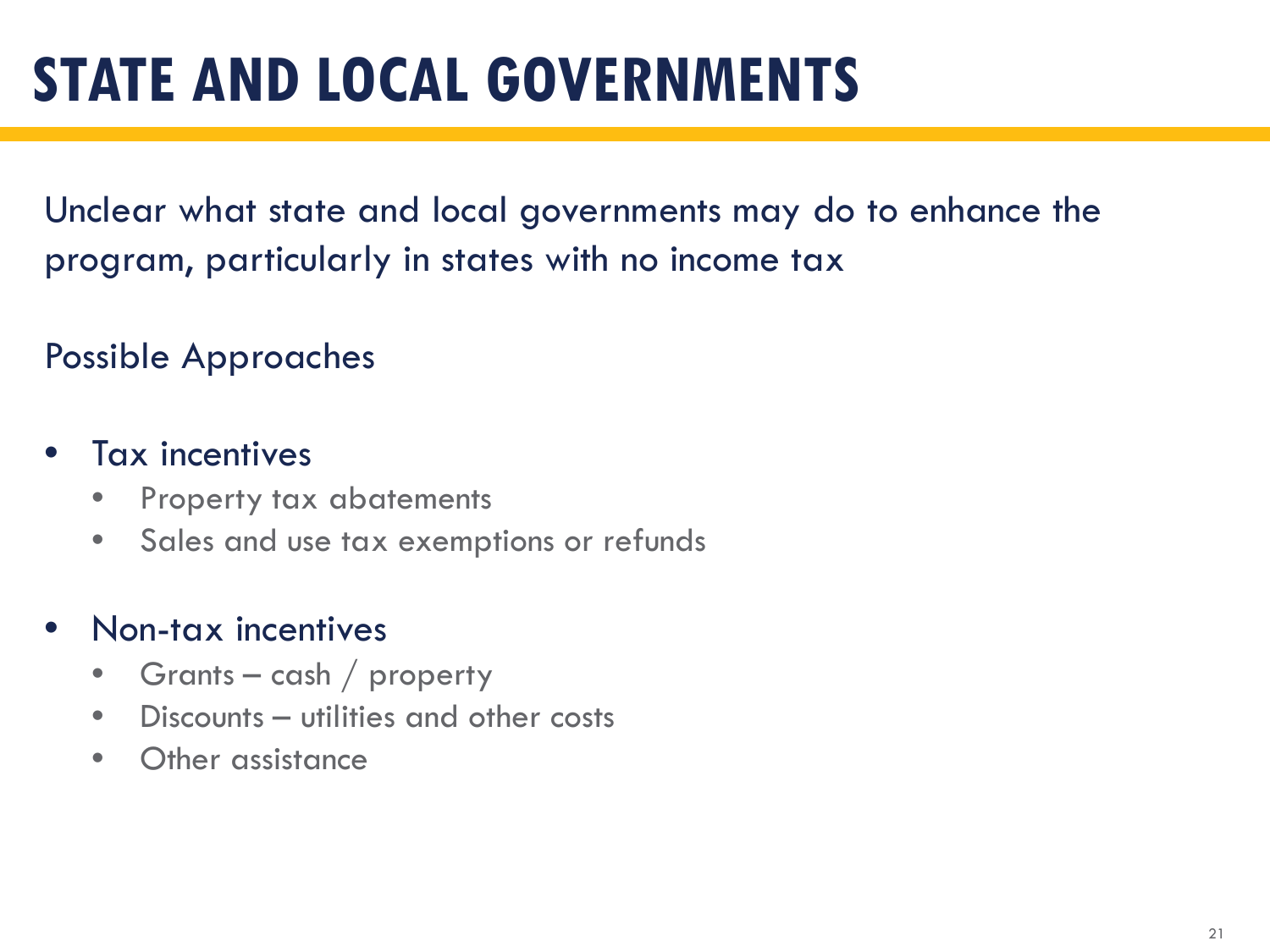- Taxpayer sells publicly traded stock for \$200k in 2018 that was purchased for \$100k, triggering **\$100k of gain**
- Under new code section 1400Z-2, taxpayer elects to invest the \$**100k of gain** into a QOF (an LLC treated as a partnership for federal tax purposes) within 180 days of the sale of the stock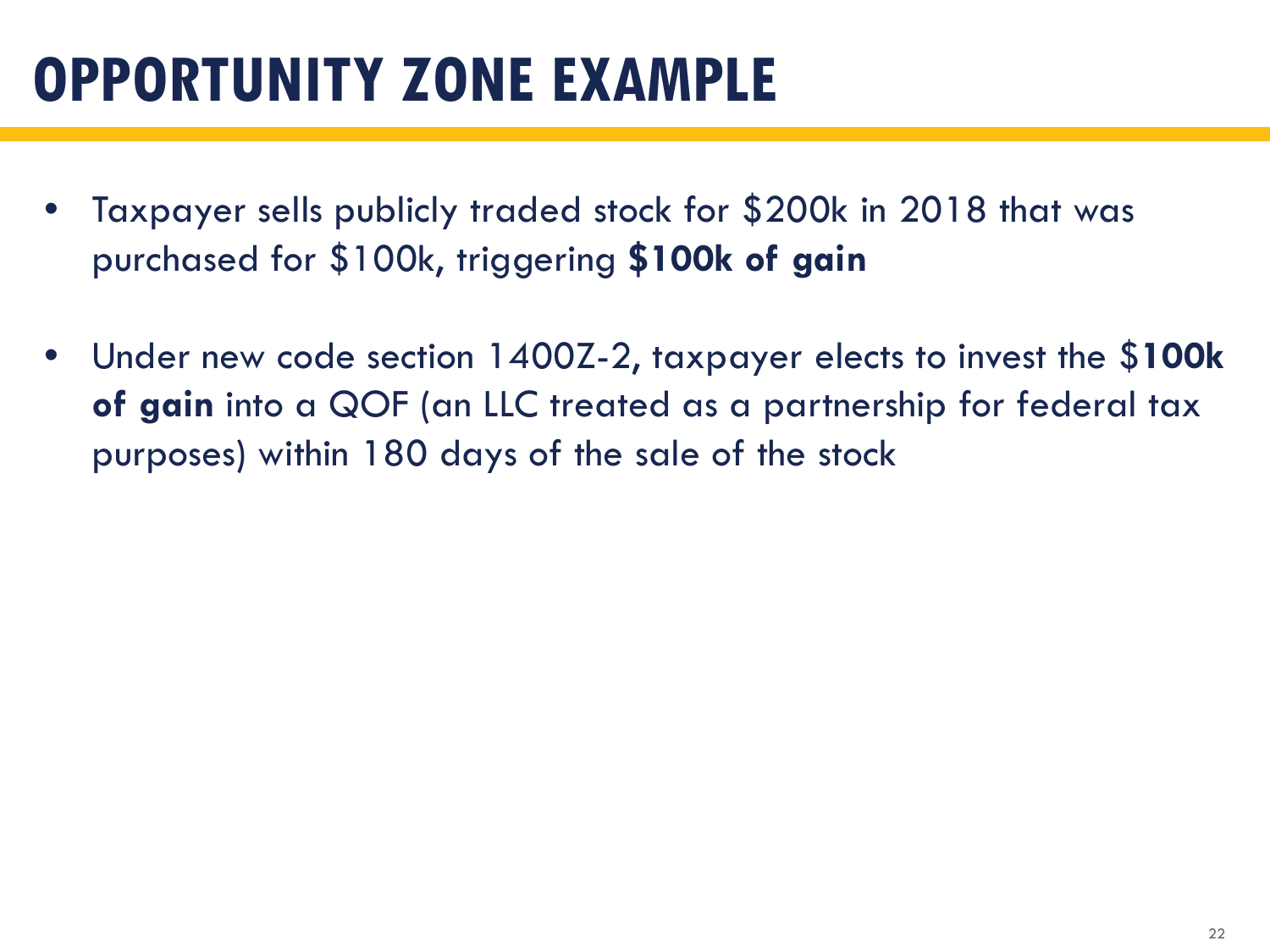

- Taxpayer defers the \$100k of gain in year 1 (meaning no tax recognized) by filing requisite **IRS Form 8949**
- QOF self-certifies with the IRS that it is initially qualified **(Form 8996)**
- QOF also files annual report certifying it meets all requirements
- Taxpayer takes a \$0 tax basis in its QOF interest

**Important note: This is a simplified example for illustrative purposes and this example assumes all statutory and regulatory requirements are met**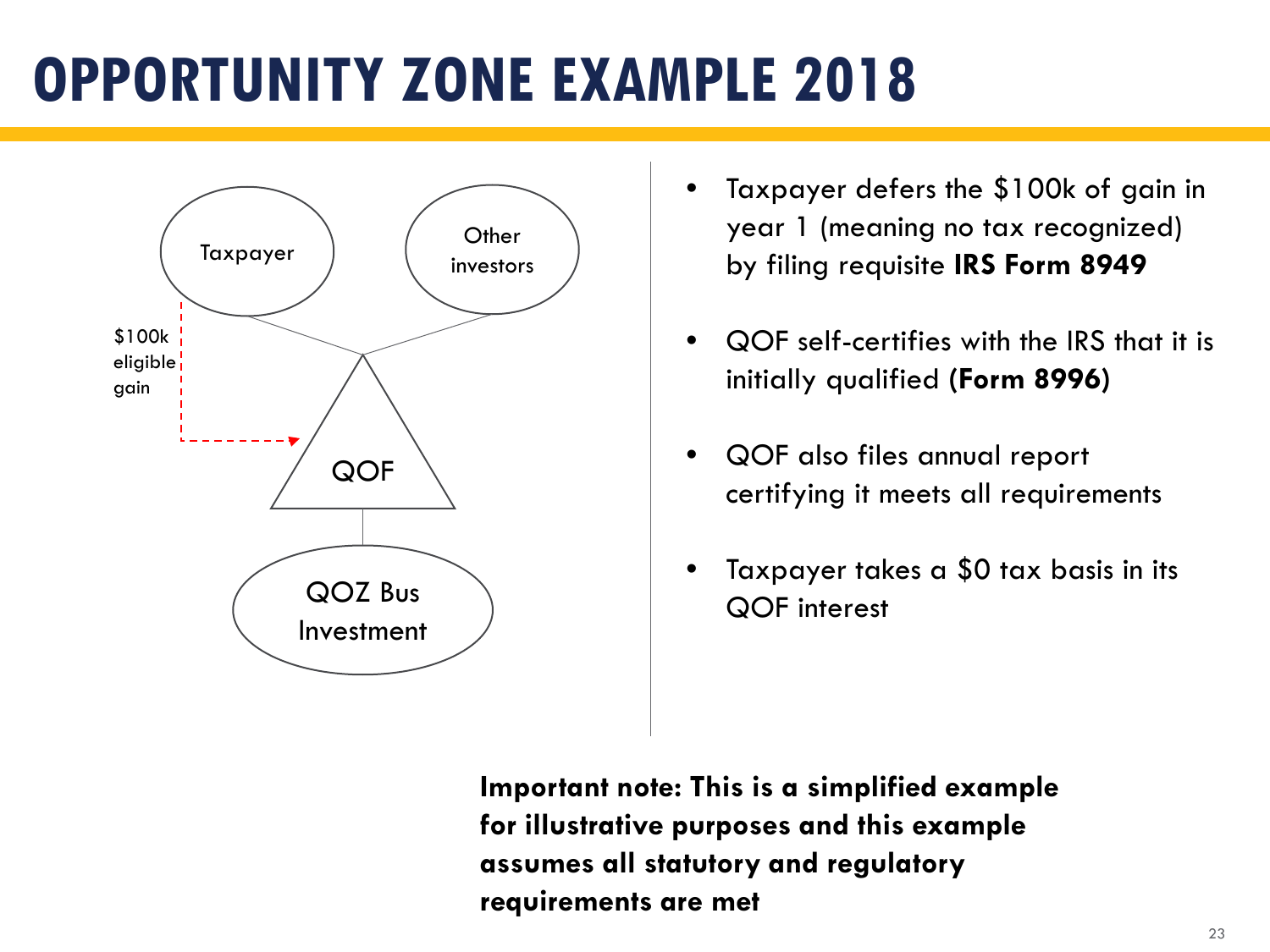

- Assume QOF interest now worth \$150k (\$50k appreciation)
- Taxpayer receives basis step-up of \$15k (\$10k at year 5 and additional \$5k at year 7)
- Taxpayer's 2026 basis= \$15k
- Deferred gain recognized in 2026= \$85k of original \$100k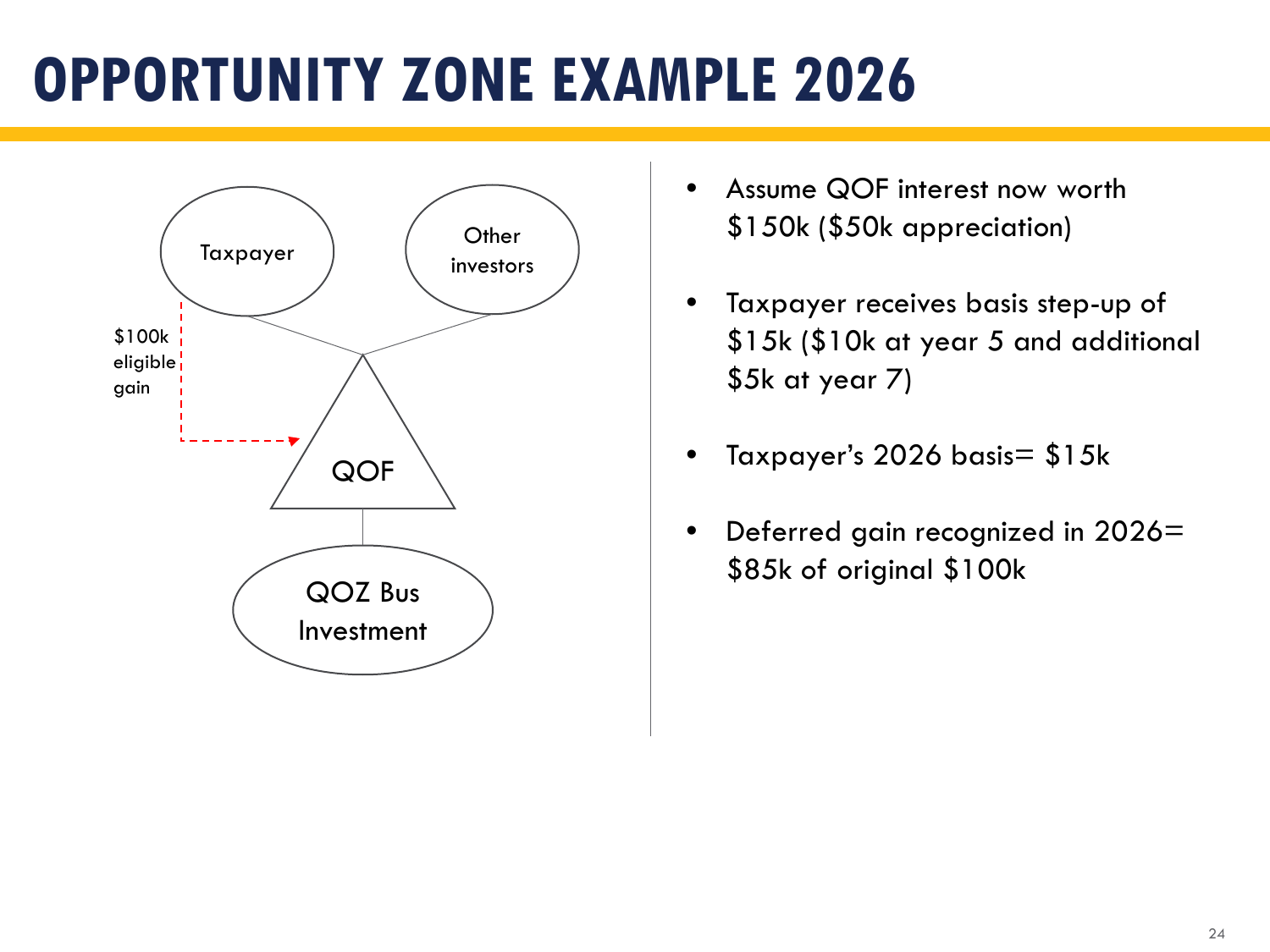

- 2028- Assume QOF interest now worth \$200k and taxpayer sells interest
- Taxpayer's basis= \$100k (\$15k basis step-up plus \$85k of gain recognized in 2026)
- The \$100k of gain (\$200k proceeds minus \$100k of basis) permanently excluded from income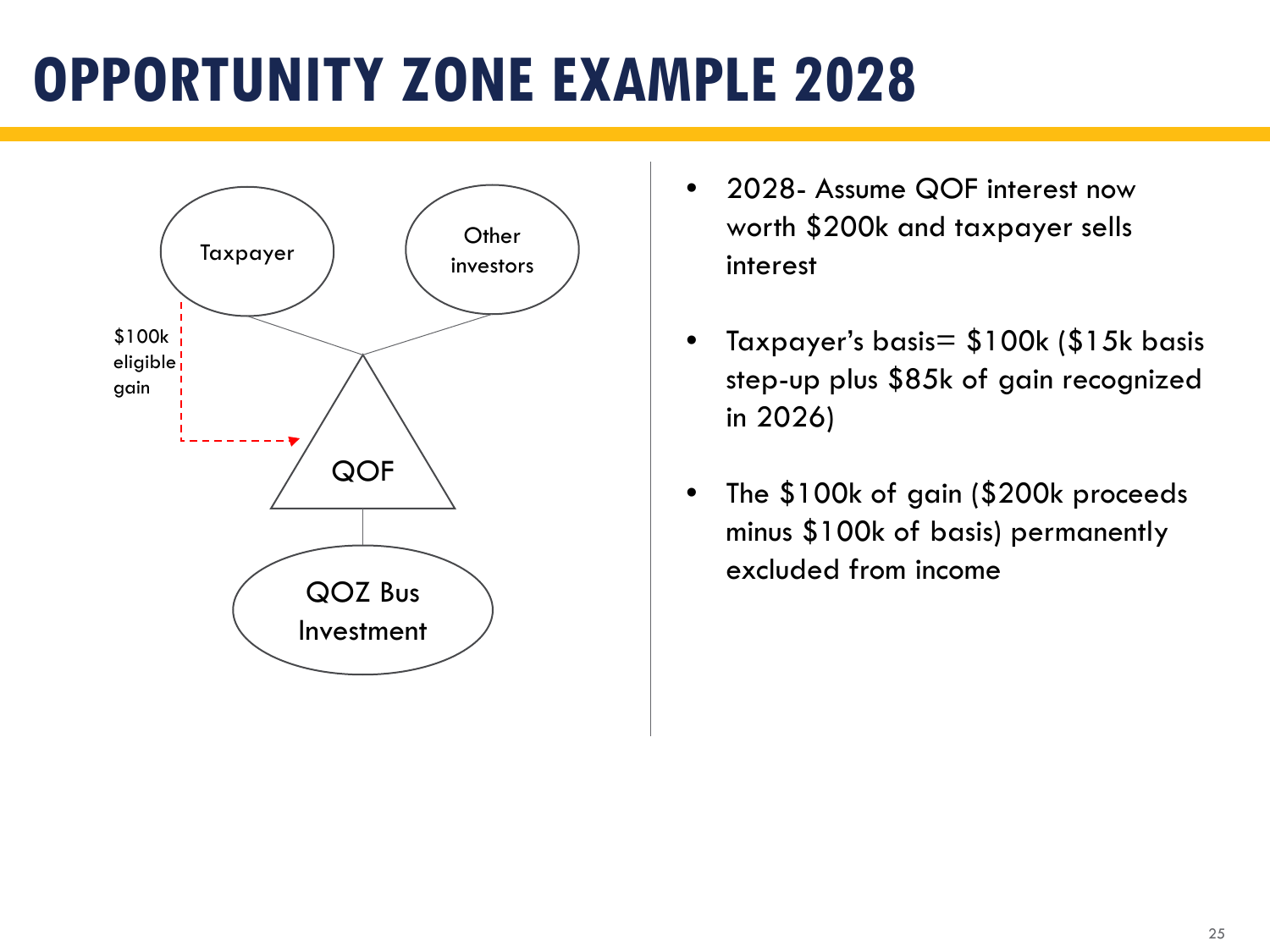## **UNANSWERED QUESTIONS**

- Does a building straddling an OZ qualify
- The meaning of "substantially all"
- What happens if a QOF liquidates before the 5, 7, or 10 year mark, or sells a portion of its assets
- Can a QOF make debt financed distributions
- Can investors roll gain from one QOF into another QOF and tack the holding period
- Treatment of leased property used in a OZ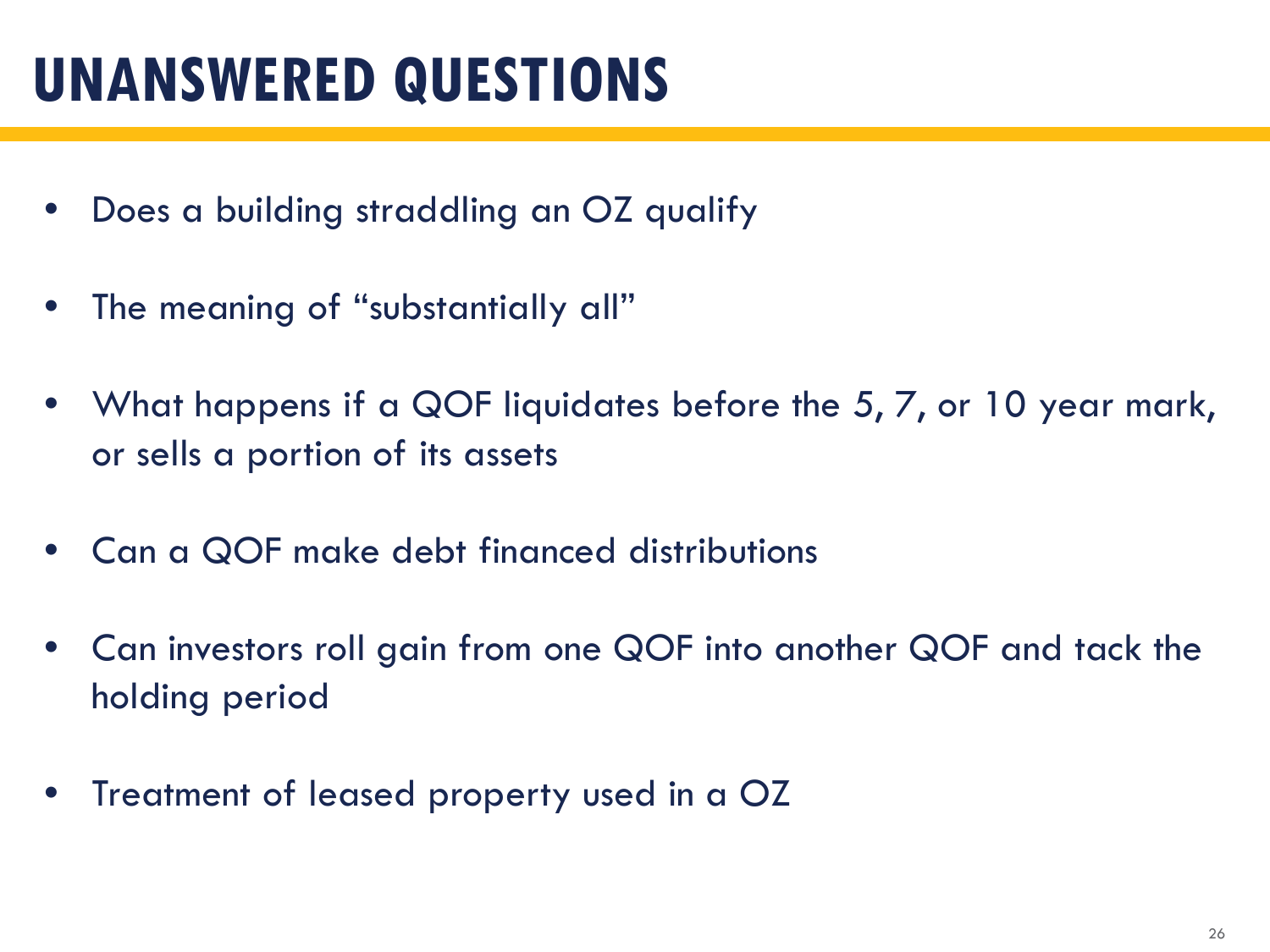#### **QUESTIONS**

#### **Contacts**

Adam Sweet Eide Bailly [asweet@eidebailly.com](mailto:asweet@eidebailly.com) 509 252 4019

Bill Simer Eide Bailly [bsimer@eidebailly.com](mailto:bsimer@eidebailly.com) 509 789 9116